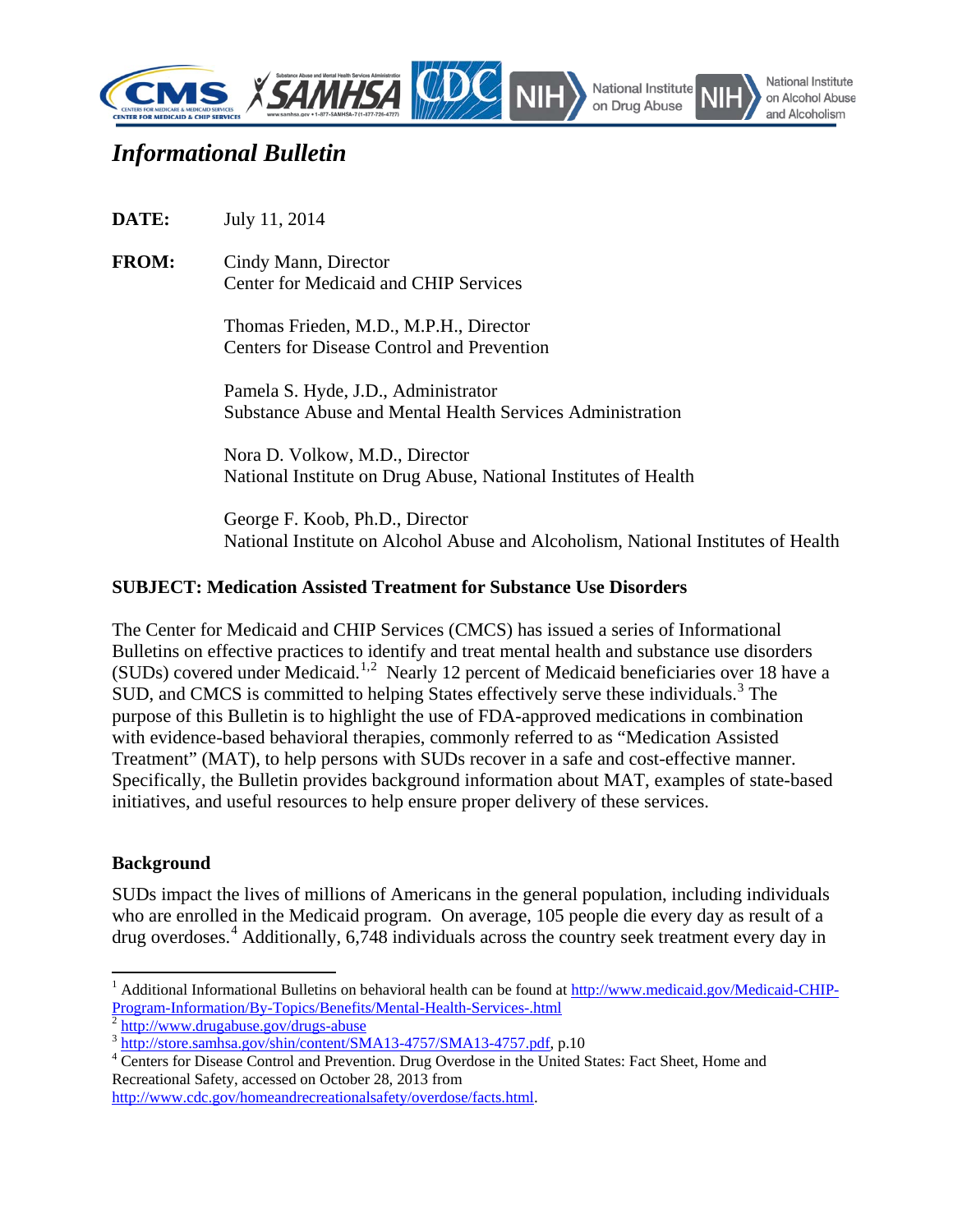the emergency department for misuse or abuse of drugs.<sup>[5](#page-1-0)</sup> In 2010, drug overdose was the leading cause of injury death<sup>[6](#page-1-1)</sup> and caused more deaths than motor vehicle accidents among individuals 25-64 years old.<sup>[7](#page-1-2)</sup> The monetary costs and associated collateral impact to society due to SUDs are high. In 2009, health insurance payers spent \$24 billion for treating SUDs, of which Medicaid accounted for 21 percent of spending.<sup>[8](#page-1-3)[9](#page-1-4)</sup> Therefore, understanding how MAT could reduce the high rates of SUDs and associated costs of medical and SUD treatment is crucial. The use of medications in combination with behavioral therapies to treat SUDs can help reestablish normal brain functioning, reduce cravings, and prevent relapse.<sup>[10](#page-1-5)</sup> The medications used can manage the symptoms of substance use withdrawal that often prompt relapse and allow individuals to utilize other treatments, such as behavioral therapy. In addition, these medications and therapies can contribute to lowering a person's risk of contracting HIV or hepatitis C by reducing the potential for relapse. $11$ 

Medication assisted treatment is the use of FDA-approved medications in combination with evidence-based behavioral therapies to provide a whole-patient approach to treating SUDs. There is strong evidence that use of MAT in managing SUDs provides substantial cost savings. For instance:

• Persons with untreated alcohol use disorders use twice as much health care and cost twice as much as those with treated alcohol use disorders, $12$  and medications treating SUDs in pregnant women resulted in significantly shorter hospital stays for SUD treatment than drug-addicted pregnant women not receiving MAT (10.0 days vs. 17.5 days).<sup>[13](#page-1-8)</sup>

<span id="page-1-0"></span> $\overline{\phantom{a}}$ <sup>5</sup> Centers for Disease Control and Prevention. Drug Overdose in the United States: Fact Sheet, Home and Recreational Safety, accessed on October 28, 2013 from<br>http://www.cdc.gov/homeandrecreationalsafety/overdose/facts.html.

<span id="page-1-1"></span> $\frac{6}{10}$  "Injury deaths are those caused by acute exposure to physical agents, e.g., mechanical force or energy, heat, electricity, chemicals, and ionizing radiation, in amounts or at rates that exceed the threshold of human tolerance."

<span id="page-1-2"></span>From [http://www.cdc.gov/nchs/data/nvsr/nvsr54/nvsr54\\_10.pdf.](http://www.cdc.gov/nchs/data/nvsr/nvsr54/nvsr54_10.pdf)<br><sup>7</sup> Centers for Disease Control and Prevention. Drug Overdose in the United States: Fact Sheet, Home and Recreational Safety, accessed on October 28, 2013 from<br>http://www.cdc.gov/homeandrecreationalsafety/overdose/facts.html.

<span id="page-1-3"></span> $\frac{8}{8}$  Substance Abuse and Mental Health Services Administration. National Expenditures for Mental Health Services and Substance Abuse Treatment, 1986–2009. HHS Publication No. SMA-13-4740. Rockville, MD: Substance Abuse and Mental Health Services Administration, 2013.

<span id="page-1-4"></span><sup>&</sup>lt;sup>9</sup> Substance Abuse and Mental Health Services Administration. National Expenditures for Mental Health Services and Substance Abuse Treatment, 1986–2009. HHS Publication No. SMA-13-4740. Rockville, MD: Substance Abuse and Mental Health Services Administration, 2013.

<span id="page-1-5"></span> $10$  National Institute on Drug Abuse. (September 2009). InfoFacts: Treatment approaches for drug addiction.

<span id="page-1-6"></span>Retrieved from [http://www.drugabuse.gov/sites/default/files/if\\_treatment\\_approaches\\_2009\\_to\\_nida\\_92209.pdf](http://www.drugabuse.gov/sites/default/files/if_treatment_approaches_2009_to_nida_92209.pdf) <sup>11</sup> National Institute on Drug Abuse. Principles of Drug Addiction Treatment: A Research Based Guide. Third Editio

<span id="page-1-7"></span><sup>&</sup>lt;sup>12</sup> Holder, HD. *Costs Benefits of Substance Abuse Treatment: An Overview of Results from Alcohol and Drug Abuse.* J. Mental Health Policy Econ, March, 1998.

<span id="page-1-8"></span><sup>&</sup>lt;sup>13</sup> Jones HE, Kaltenbach K, Heil SH, et al:Neonatal abstinence syndrome aftermethadone or buprenorphine exposure. New England Journal of Medicine 363:2320–2331, 2010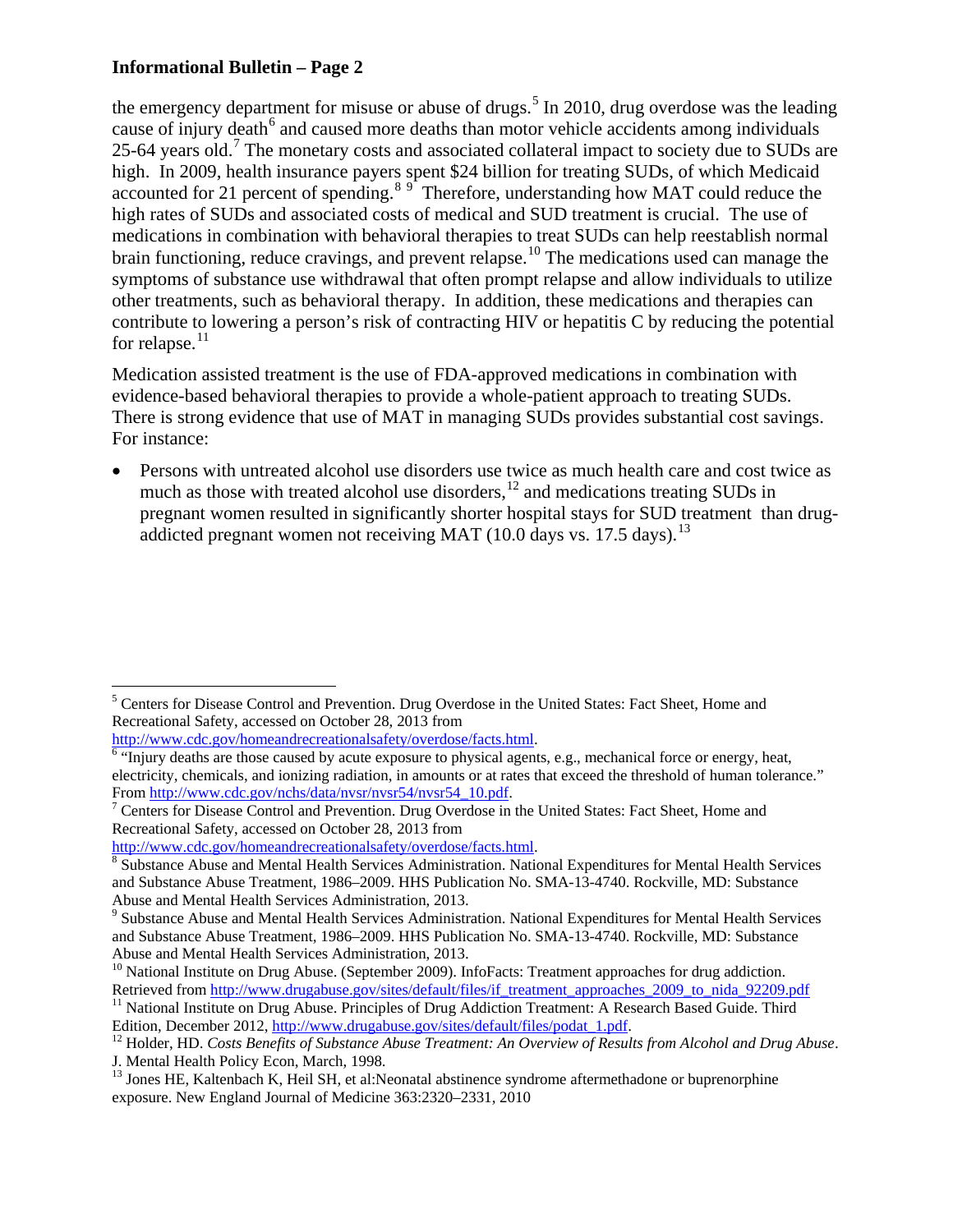- For individuals with alcohol dependence, MAT was associated with fewer inpatient admissions. Total healthcare costs were 30 percent less for individuals receiving MAT than for individuals not receiving MAT. $^{14}$  $^{14}$  $^{14}$
- Medical costs decreased by 33 percent for Medicaid patients over three years following their engagement in treatment. This included a decline in expenditures in all types of health care settings including hospitals, emergency departments, and outpatient centers.<sup>15</sup>

Studies have shown that prior to alcoholism treatment initiation, total monthly health care costs increased and costs substantially increased during the 6–12 months prior to treatment. Following treatment initiation, monthly total medical care costs declined and the overall trend was downward. Early intervention in the cycle of addiction for younger individuals with SUDs can bring costs down as they have lower pre-treatment costs than older adults with SUDs.<sup>[16](#page-2-2)</sup>

## **Medication Assisted Treatment**

This section provides an overview of the medications and therapies that comprise MAT. These medications fall into two larger categories: medications to treat opioid use disorders and medications to treat alcohol use disorders.

Several medications have been found effective in treating addiction to opioids, alcohol, and nicotine in adults.[17](#page-2-3) There are currently no FDA-approved medications to treat addiction to cannabis, cocaine, or methamphetamine.

## *Medications to Treat Opioid Use Disorders*

Three medications have received FDA-approval for treating opioid use disorders:

- *Methadone* prevents opioid withdrawal symptoms and reduces craving by activating opioid receptors in the brain. It has a long history of use in treatment of opioid dependence in adults, and is available in specially licensed methadone treatment programs. In some States, opioid-dependent adolescents between the ages of 16 and 18 may be eligible for methadone treatment, provided they have two documented failed treatments of opioid detoxification or drug-free treatment and have a written consent for methadone signed by a parent or legal guardian.<sup>[18](#page-2-4)</sup>
- *Buprenorphine* reduces or eliminates opioid withdrawal symptoms, including drug cravings, without producing the euphoria or dangerous side effects of heroin and other opioids. It does

<span id="page-2-0"></span>l <sup>14</sup> Baser, o., Chalk, M. Rawson, R. etal. (2001) Alcohol treatment dependence: comprehensive healthcare costs, utilization outcomes, and pharmacotherapy persistence. *The American Journal of Managed Care, 178*(8), S222- 234.

<span id="page-2-1"></span><sup>15</sup> Walter, L. et al (2006). *Medicaid Chemical Dependency Patients in a Commercial Health Plan*, Robert Wood Johnson Foundation, Princeton, New Jersey.

<span id="page-2-2"></span><sup>16</sup> Holder, HD. *Costs Benefits of Substance Abuse Treatment: An Overview of Results from Alcohol and Drug Abuse*. J. Mental Health Policy Econ, March, 1998.

<span id="page-2-3"></span> $17$  This Bulletin will only focus on medications for treating opioid and alcohol disorders. See <http://www.medicaid.gov/Medicaid-CHIP-Program-Information/By-Topics/Benefits/Tobacco.html> for detailed information about treating nicotine disorders.

<span id="page-2-4"></span><sup>18</sup> Marsch, L.A. Treatment of adolescents. In Strain, E.C.; and Stitzer, M.L. (eds.) *The Treatment of Opioid Dependence*. Baltimore, MD: Johns Hopkins University Press, pp. 497–507, 2005.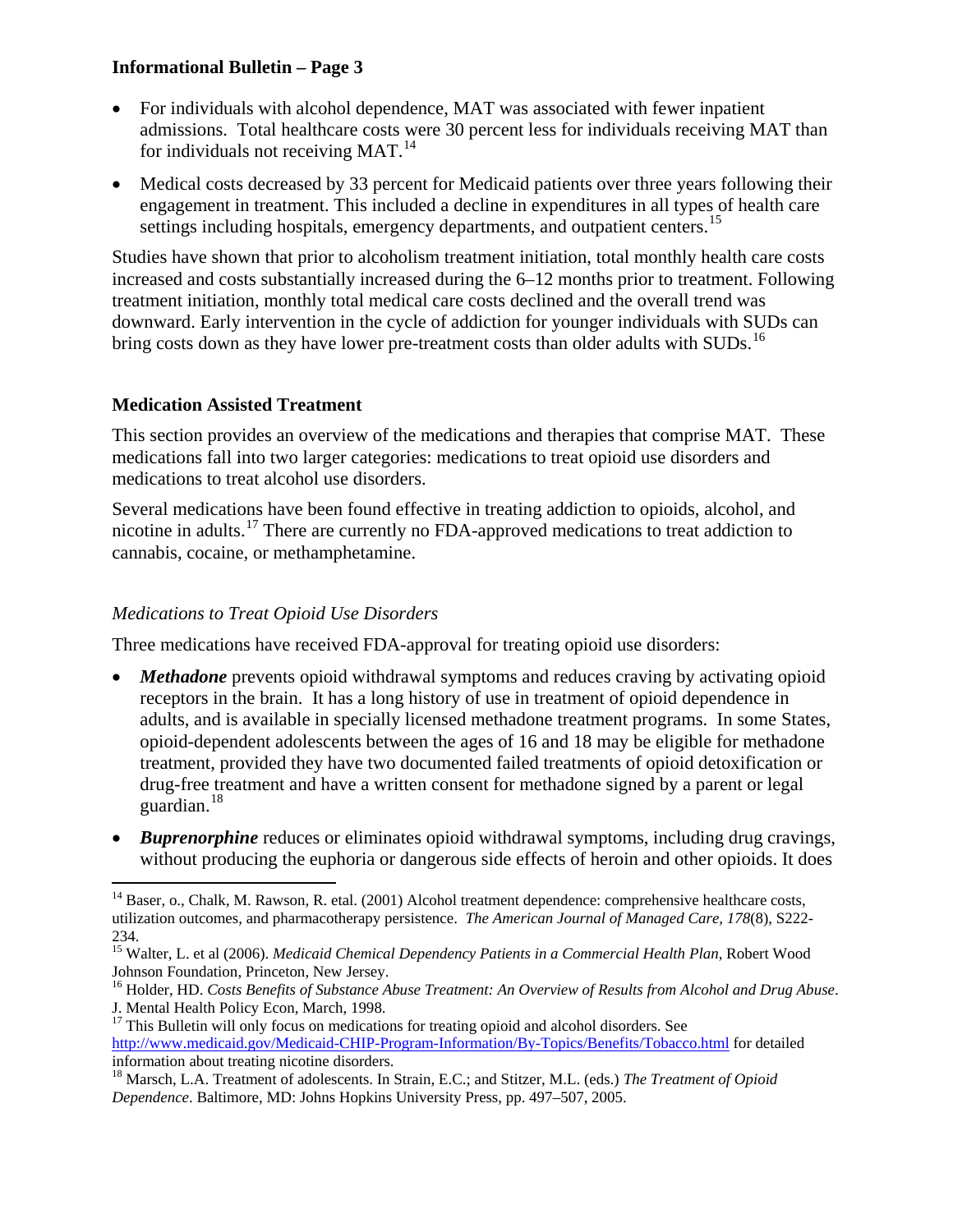this by both activating and blocking opioid receptors in the brain. It is available for sublingual (under-the-tongue) administration both in a stand-alone formulation and in combination with another agent called naloxone. The naloxone in the combined formulation is included to deter diversion or abuse of the medication by causing a withdrawal reaction if it is intravenously injected by individuals physically dependent on opioids.<sup>19</sup> Physicians with special certification may provide office-based buprenorphine treatment for detoxification and/or maintenance therapy.<sup>20</sup> It is sometimes prescribed to older adolescents on the basis of two research studies indicating its efficacy for this population,  $2^{1,22}$  $2^{1,22}$  $2^{1,22}$  and has proven efficacy to treat those 16 years and older. More information can be found [here](http://buprenorphine.samhsa.gov/) and [here.](http://www.naabt.org/generic_buprenorphine.cfm)

• *Naltrexone* is approved for the prevention of relapse in adult patients following complete detoxification from opioids. It acts by blocking the brain's opioid receptors, preventing opioid drugs from acting on them and thus blocking the euphoria the user would normally feel and/or causing withdrawal if recent opioid use has occurred. It can be taken orally in tablets or as a once-monthly injection given in a doctor's office.<sup>[23](#page-3-4)</sup>

In addition to the above medications for opioid use disorder treatment, *naloxone* is a medication used to prevent opioid overdose deaths. The medication binds to opioid receptors and can rapidly reverse or block the effects of other opioids. In doing so, naloxone can very quickly restore normal respiration to a person whose breathing has slowed or stopped as a result of heroin use or the misuse of prescription opioids.

## *Medications to Treat Alcohol Use Disorders*

l

Three medications have received FDA-approval for treating alcohol use disorders:

- *Acamprosate* reduces symptoms of protracted withdrawal (i.e., insomnia, anxiety, restlessness, and dysphoria) by normalizing brain systems disrupted by chronic alcohol consumption in adults. It is thought to be more effective in patients with severe alcohol use disorders.[24](#page-3-5)
- *Disulfiram* inhibits an enzyme involved in the metabolism of alcohol, causing an unpleasant

<span id="page-3-0"></span><sup>&</sup>lt;sup>19</sup> Subramaniam, G.A.; Warden, D.; Minhajuddin, A.; Fishman, M.J.; Stitzer, M.L.; Adinoff, B.; Trivedi, M.; Weiss, R.; Potter, J.; Poole, S.A.; and Woody, G.E. Predictors of abstinence: National Institute on Drug Abuse multisite buprenorphine/naloxone treatment trial in opioid-dependent youth. *Journal of the American Academy of Child and* 

<span id="page-3-1"></span><sup>&</sup>lt;sup>20</sup> Substance Abuse and Mental Health Services Administration. Physician Waiver Qualifications. Available at: [http://buprenorphine.samhsa.gov/waiver\\_qualifications.html](http://buprenorphine.samhsa.gov/waiver_qualifications.html)

<span id="page-3-2"></span><sup>&</sup>lt;sup>21</sup> Woody, G.E.; Poole, S.A.; Subramaniam, G.; Dugosh, K.; Bogenschutz, M.; Abbott, P.; Patkar, A.; Publicker, M.; McCain, K.; Potter, J.S.; Forman, R.; Vetter, V.;, McNicholas, L.; Blaine, J.; Lynch, K.G.; and Fudala, P. Extended vs short-term buprenorphine-naloxone for treatment of opioid-addicted youth: a randomized trial. Journal of the American Medical Association 300(17):2003–2011, 2008. *Erratum in Journal of the American Medical Association* 301(8):830, 2009.

<span id="page-3-3"></span><sup>&</sup>lt;sup>22</sup> Marsch, L.A.; Bickel, W.K.; Badger, G.J.; Stothart, M.E.; Quesnel, K.J.; Stanger, C.; and Brooklyn, J. Comparison of pharmacological treatments for opioid-dependent adolescents: A randomized controlled trial. Archives of General Psychiatry 62(10):1157–1164, 2005.

<span id="page-3-4"></span><sup>&</sup>lt;sup>23</sup> Fishman, M.J.; Winstanley, E.L.; Curran, E.; Garrett, S.; and Subramaniam, G. Treatment of opioid dependence in adolescents and young adults with extended release naltrexone: Preliminary case-series and feasibility. *Addiction* 105(9):1669–1676, 2010.<br><sup>24</sup> http://www.ncbi.<u>nlm.nih.gov/books/NBK64035/</u>

<span id="page-3-5"></span>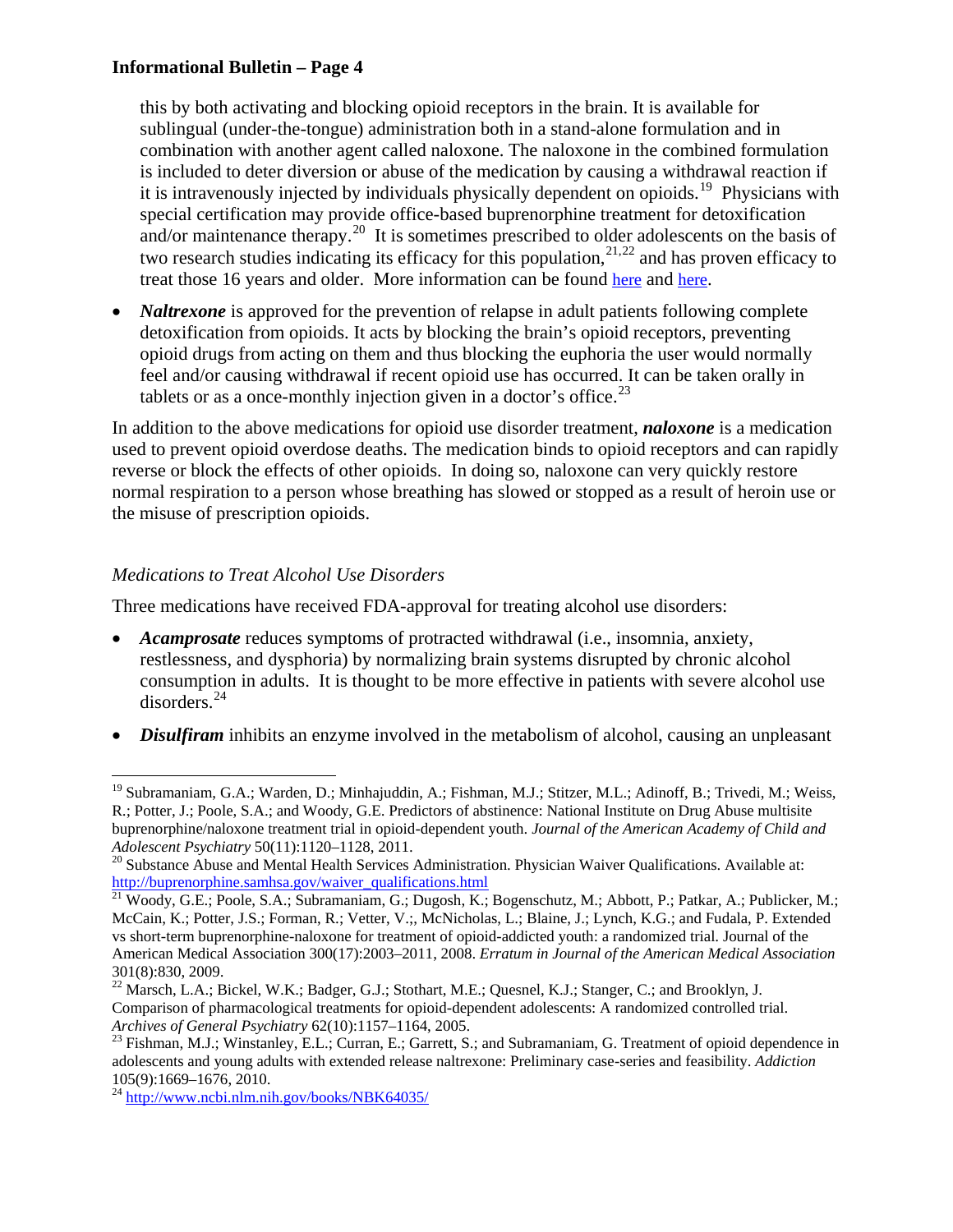reaction (i.e., flushing, nausea, and heart palpitations) if alcohol is consumed after taking the medication.<sup>25</sup> Compliance can be a problem, but among motivated patients this can be very effective.

• *Naltrexone* blocks receptors involved in the rewarding effects of drinking and in the craving for alcohol similarly to how it blocks the effects of opioids. It reduces relapse of heavy drinking behavior and is highly effective in some but not all patients, where varied outcomes could be due to genetic factors. Naltrexone is available in both oral tablet and long-acting injectable preparations.[26](#page-4-1)

## **Behavioral Therapies**

To improve outcomes, the medications discussed above are recommended to be combined with behavioral therapies. Research shows that when treating SUDs, a combination of medication and behavioral therapies is the most effective. Behavioral therapies help patients engage in the treatment process, modify their attitudes and behaviors related to drug and alcohol abuse, and increase healthy life skills. These treatments can also enhance the effectiveness of medications and help people stay in treatment longer. Treatment programs that combine pharmacological and behavioral therapy services increase the likelihood of cessation relative to programs without these services.<sup>27</sup> There are a number of treatment strategies that can be used in combination with medications to successfully address SUDs. These include:

- *Individual therapy, group counseling, and family behavior therapy each provide different* types of support for individuals in recovery from SUDs:
	- o Individual therapy can help people learn new skills to maintain a substance-free life, address co-occurring mental health issues, address the benefits of utilizing prescription medication in treatment, and support individuals to pursue meaningful work, school and family goals.
	- o Group counseling can help reduce a person's sense of isolation, provide peer support and feedback, and develop social and problem-solving skills.
	- o Family behavior therapy provides education, allows family members to express their feelings and concerns, and helps secure the family's support for the person in recovery. More information on family behavior therapy can be found [here.](http://www.drugabuse.gov/publications/principles-drug-addiction-treatment-research-based-guide-third-edition/evidence-based-approaches-to-drug-addiction-treatment/behavioral-5)
- *Cognitive-behavioral therapy* seeks to help patients recognize, avoid, and cope with the situations in which they are most likely to abuse drugs. More information on cognitivebehavioral therapy can be found [here.](http://www.drugabuse.gov/publications/principles-drug-addiction-treatment-research-based-guide-third-edition/evidence-based-approaches-to-drug-addiction-treatment/behavioral)
- *Motivational enhancement* capitalizes on the readiness of individuals to change their behavior and enter treatment. More information on motivational enhancement can be found at [here.](http://www.drugabuse.gov/publications/principles-drug-addiction-treatment-research-based-guide-third-edition/evidence-based-approaches-to-drug-addiction-treatment/behavioral-2)

<span id="page-4-0"></span>l <sup>25</sup> Niederhofer, H.; and Staffen, W. Comparison of disulfiram and placebo in treatment of alcohol dependence of adolescents. *Drug and Alcohol Review* 22(3):295–297, 2003.<br><sup>26</sup> <http://www.ncbi.nlm.nih.gov/books/NBK64042/><br><sup>27</sup> Center for Substance Abuse Treatment. Medication-Assisted Treatment for Opioid Addiction in Opioid Treatment

<span id="page-4-1"></span>

<span id="page-4-2"></span>Programs. Treatment Improvement Protocol (TIP) Series 43. HHS Publication No. (SMA) 12-4214. Rockville, MD: Substance Abuse and Mental Health Services Administration, 2005.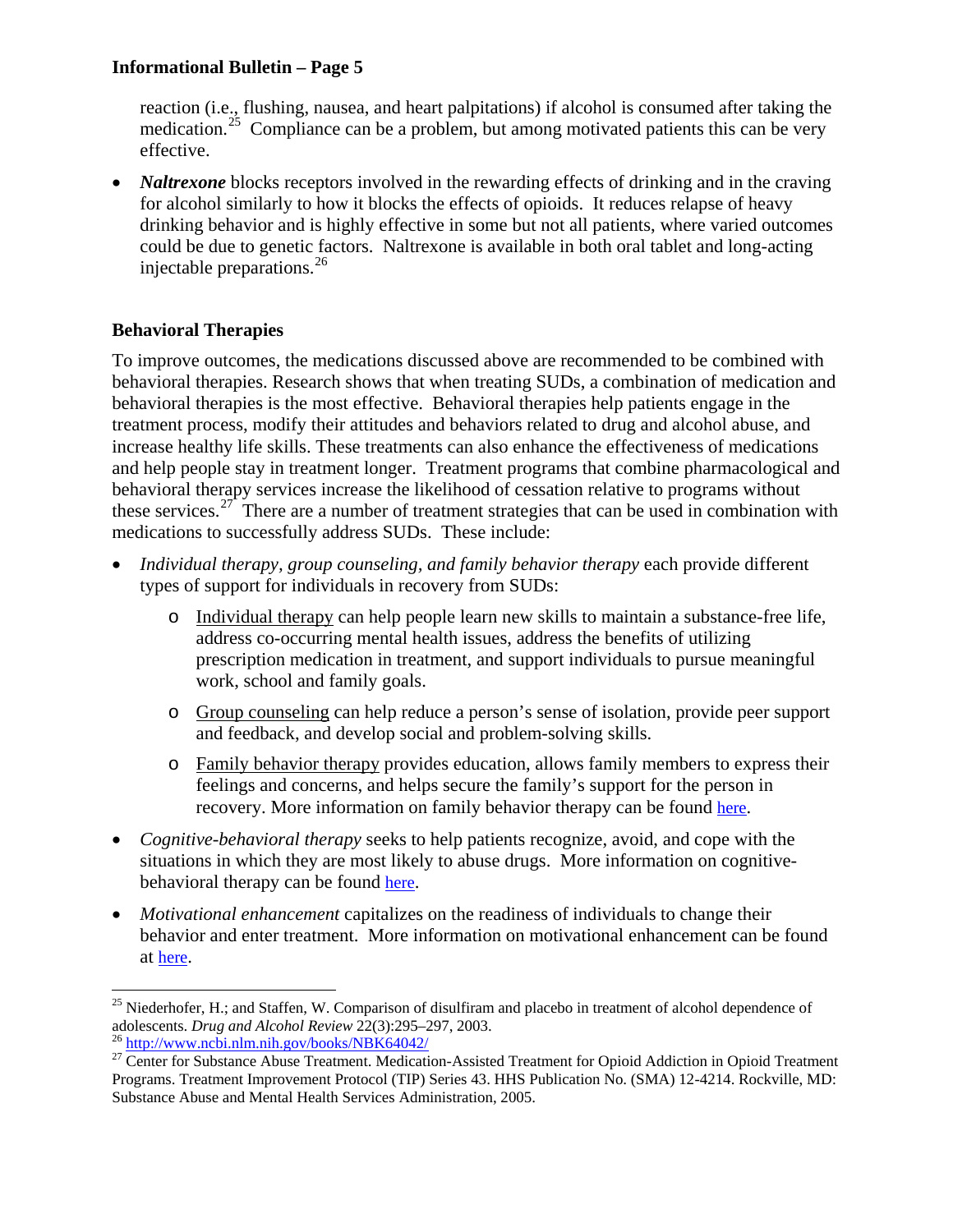• *Motivational incentives* (contingency management) use positive reinforcement to encourage abstinence from drugs. More information on motivational incentives can be found [here.](http://www.drugabuse.gov/publications/principles-drug-addiction-treatment-research-based-guide-third-edition/evidence-based-approaches-to-drug-addiction-treatment/behavioral-0)

Information on other behavioral therapies that can be effective when combined with medications for SUD can be found [here.](http://www.drugabuse.gov/publications/principles-drug-addiction-treatment/evidence-based-approaches-to-drug-addiction-treatment/behavioral-therapies)

## **Additional Services**

l

#### *Screening and Management of Co-occurring Physical Health Issues*

A significant number of individuals receiving MAT for SUDs also have physical health issues. Many suffer from serious chronic conditions including: diabetes, asthma, HIV/AIDS, Hepatitis C, chronic obstructive pulmonary disease, and severe dental problems. SUDs can cause or exacerbate these chronic conditions; many of the health problems associated with substance use could be managed alongside MAT programs. Providers offering substance use treatment can screen for chronic physical health conditions and provide services onsite (with appropriate primary care supports in place) or make referrals to community providers. Studies have found that integrating care for individuals with a chronic SUD condition with MAT is cost-effective and improves patient care.<sup>[28](#page-5-0)</sup>

## *Screening and Management of Co-occurring Mental Health Issues*

A significant number of individuals with a SUD also suffer from a co-occurring mental health issue; of 21 million adults aged 18 or older in 2012 with a past year SUD, 40.6 percent also had a mental illness.<sup>29</sup> Understanding SUDs and mental health issues interact with each other is important as a co-occurring disorder can complicate recovery if it is not adequately addressed.

Rapidly identifying and addressing a co-occurring mental health issue can help improve MAT outcomes. Similar to screening and management of co-occurring physical health issues, providers offering substance use treatment can screen for mental health issues and provide services onsite (with appropriate mental health professional supports in place), along with referrals to community provider depending on the illness severity and onsite mental health capacity. Screening tools can include the PHQ-9 (Patient Health Questionnaire), the GAD-7 (Generalized Anxiety Disorder), and the Columbia-Suicide Severity Rating Scale (C-SSRS). For more information about screening tools, please visit [here.](http://beta.samhsa.gov/health-reform/health-care-integration/health-homes/screening-tools)

## **Strategies for Managing Medication Assisted Treatment**

Many state Medicaid programs utilize processes to help manage the prescribing of addiction medications and delivery of evidence-based behavioral therapies. States should ensure that these strategies are consistent with the Mental Health Parity and Addiction Equity Act, when

<span id="page-5-0"></span><sup>&</sup>lt;sup>28</sup> Center for Substance Abuse Treatment. Medication-Assisted Treatment for Opioid Addiction in Opioid Treatment *Programs*. Treatment Improvement Protocol (TIP) Series 43. HHS Publication No. (SMA) 12-4214. Rockville, MD: Substance Abuse and Mental Health Services Administration, 2005

<span id="page-5-1"></span><sup>29</sup> Substance Abuse and Mental Health Services Administration, *Results from the 2012 National Survey on Drug Use and Health: Mental Health Findings*, NSDUH Series H-47, HHS Publication No. (SMA) 13-4805. Rockville, MD: Substance Abuse and Mental Health Services Administration, 2013.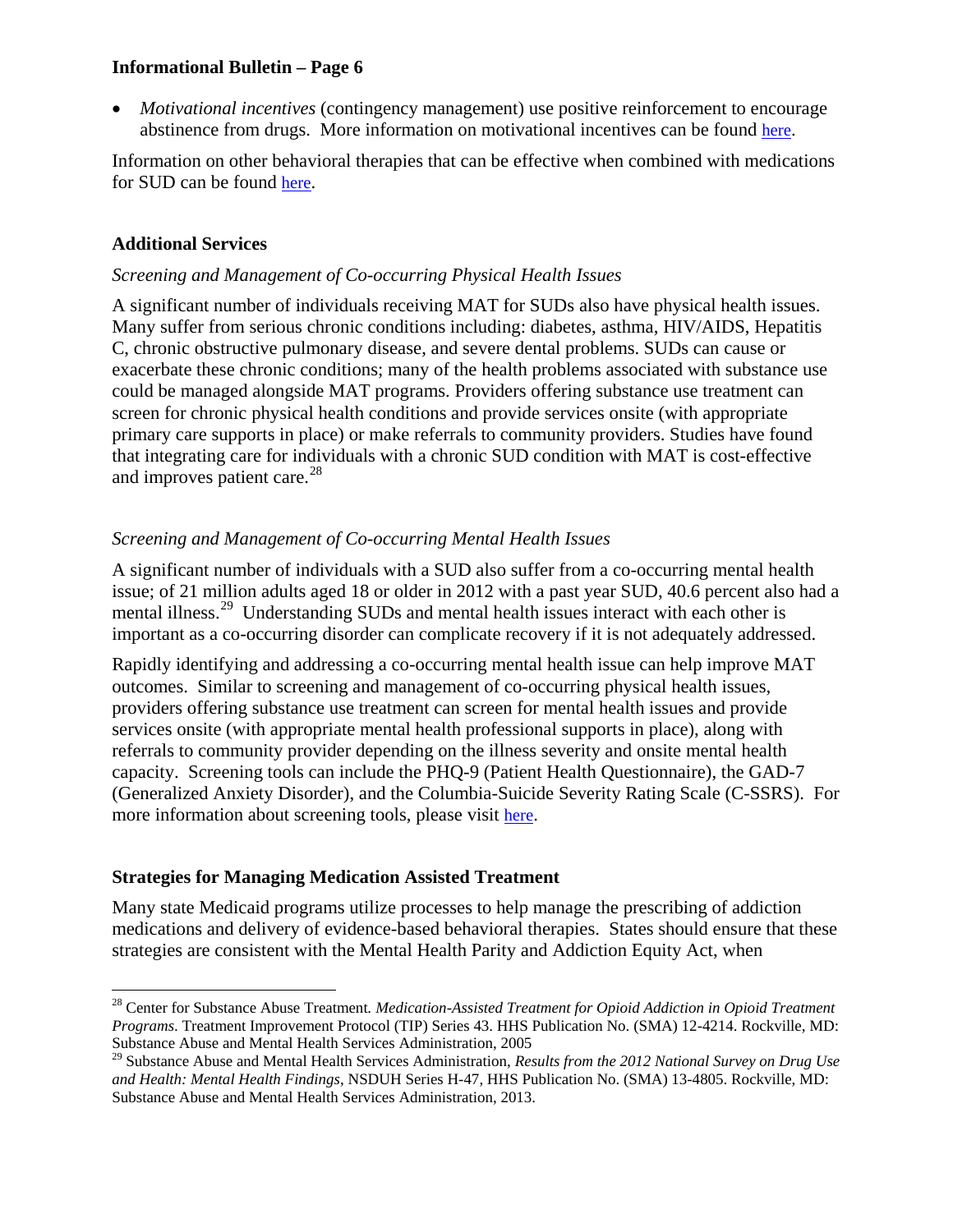appropriate.<sup>[30](#page-6-0)</sup> Medicaid programs may use the following strategies to support access to this benefit.

- *Preferred Drug List (PDL):* A state Medicaid agency or contracted managed care organization (MCO) designates a medication as a preferred or non-preferred drug, indicating those drugs that providers are permitted to prescribe without seeking prior authorization for payment coverage. If a drug is not included on the PDL, the provider must obtain approval from the state Medicaid agency before the drug will be paid for by the Medicaid agency or the agency's vendor. When a new drug enters the market, it typically has a non-preferred status until the drug can be reviewed by the Pharmacy and Therapeutics Committee. Before a drug's review and placement on a preferred drug list, a patient's prescriber is able to prescribe a non-preferred drug through a state's prior authorization process. This allows prescriber flexibility to prescribe the most effective medication while ensuring appropriate systems measures are in place to manage the benefit.
- *Prior Authorization:* In order for a Medicaid beneficiary to have prescribed medications paid for by the Medicaid agency or contracted MCO, the prescriber must obtain permission from Medicaid or the agency's vendor. Each state Medicaid program has different policies in place for which medications require prior authorization. Prior authorization criteria should reflect evidence-based standards for appropriate medical use of the pharmaceutical in question.
- *Documentation of Behavioral Therapy*: A state Medicaid agency or contracted MCO may require evidence that the patient seeking an FDA-approved addiction medication is being referred to or has already started to receive behavioral therapy services along with their medication. Presently, 20 states and the District of Columbia require documentation of behavioral therapy with use of buprenorphine-naloxone and 18 states for the use of injectable naltrexone.<sup>[31](#page-6-1)</sup> Care should be used to avoid making such requirements unduly burdensome such that they effectively limit appropriate access to pharmacotherapy.
- *Quantity Limits:* A state Medicaid agency or contracted MCO may impose quantity limits on certain medications as a way to ensure that it is not overprescribed. As many of these medications bind to the same receptors in the brain as other drugs, quantity limits exist to prevent overprescribing leading to abuse, overdose or diversion of the medications<sup>[32](#page-6-2)</sup>. A state must have developed standards for applying these limits that are evidenced based and include the medical necessity criteria used for determining any limit. A state must have developed standards for applying these limits that are evidenced based and include the medical necessity criteria used for determining any limit.
- *Duration Limits*: A state Medicaid agency or contracted MCO may impose duration limits on certain medications as a way to ensure that it is not overprescribed. As many of these medications bind to the same receptors in the brain as other drugs, duration limits exist to prevent overprescribing leading to abuse, overdose or diversion of the medications. Similar

<span id="page-6-0"></span> <sup>30</sup> <http://www.medicaid.gov/Federal-Policy-Guidance/downloads/SHO-13-001.pdf>

<span id="page-6-1"></span><sup>&</sup>lt;sup>31</sup> Substance Abuse and Mental Health Services Administration. (2013). Medicaid Coverage And Financing Of Medications To Treat Substance Use Disorders. Rockville, MD: Center for Substance Abuse Treatment, Substance

<span id="page-6-2"></span> $32$  Quantity limits should comport with MHPAEA requirements sets forth in statute and policies regarding CMS to ensure appropriate access to benefits.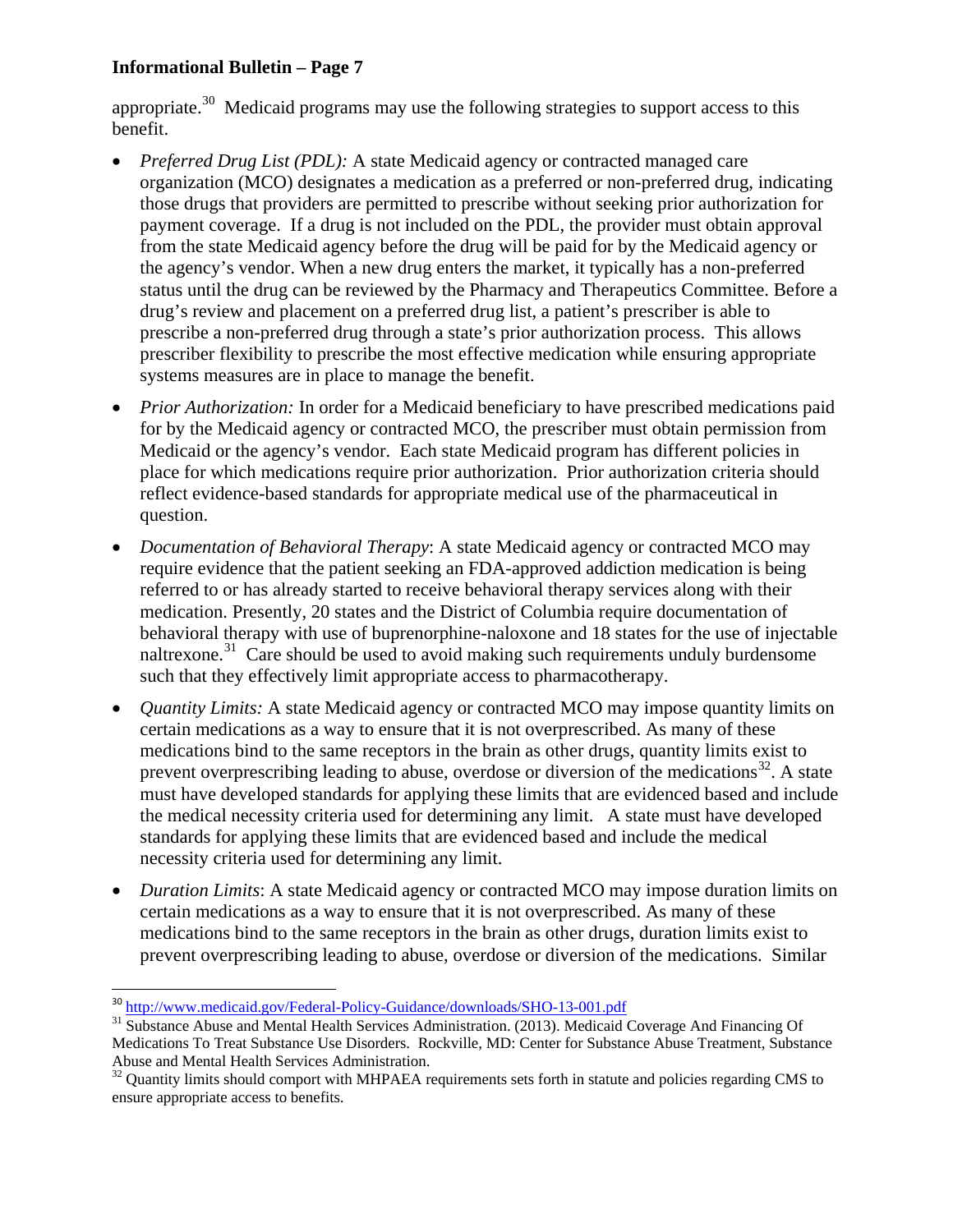to quantity limits, states must have the necessary evidence and medical necessity criteria for imposing limits on the duration of these medications. Setting limits on the length of medication-assisted treatment can affect retention and outcomes. Medication-assisted treatment should be continued as long as the treatment is medically necessary and the individual participates in treatment as set forth in their treatment plan.  $33$ 

- *Provider Selection and Credentialing*: Both state and federal regulations establish guidance regarding who can provide certain prescription medications and in what setting the medication can be administered. Any additional stipulations imposed by state Medicaid agencies or contracted MCO should avoid excluding primary care providers and care sites where comorbid problems may be managed concurrently when otherwise established guidance regarding access and safety are satisfied.
- *Drug Utilization Reviews:* The drug utilization review (DUR) process occurs prospectively and retrospectively of a drug being dispensed. The prospective DUR, which occurs prior to a drug being dispensed, may involve a Medicaid agency or its claims processor reviewing documentation of claims against a clinical database containing an individual's prior pharmacy history to determine whether any problems or issues exist, including duplication of prescriptions and incompatibility with other prescriptions. If an issue is found, a review of the enrollee's care, prescriber's practice or pharmacy practice can occur, along with limits placed on a prescription being filled until the issue is resolved. The retrospective DUR is a review process occurring after the drug has been dispensed. It may include a review of individual patient profiles for follow-up and intervention. It may also involve a review of the aggregate claims data to identify patterns in prescribing whether it be underutilization or overutilization, from which the Medicaid agency or its designee can make recommendations for future prescribing. There is no established stepped approach to therapy with any of the pharmaceuticals discussed here. The pharmacotherapy must be matched to the needs of the individual at the time of the assessment.
- *Patient Review and Restriction Programs:* If a Medicaid agency finds that a beneficiary has utilized Medicaid services at a frequency or amount that may not be medically necessary, as determined in accordance with utilization guidelines established by the State, the agency may restrict that beneficiary for a reasonable period of time to obtain Medicaid services from designated providers only. Some States have implemented Patient Review and Restriction programs (PRRs) to address possible patient overuse of physician services and prescription drugs. Medicaid programs may only impose restrictions if they give patients notice and an opportunity for a hearing, ensure that restricted patients still have reasonable access to Medicaid services, and exempt emergency services from the restriction.

## **State-Based Initiatives**

MAT can be an effective strategy for addressing the needs of individuals who have a SUD. Policies regarding MAT and implementation practices that combine these medications with supportive counseling vary considerably across states. Many states are experimenting with

<span id="page-7-0"></span>l <sup>33</sup> Medication-Assisted Treatment for Opioid Addiction in Opioid Treatment Programs. Rockville (MD): Substance Abuse and Mental Health Services Administration (US); 2005. Treatment Improvement Protocol (TIP) Series, No. 43.<http://www.ncbi.nlm.nih.gov/books/NBK64164/>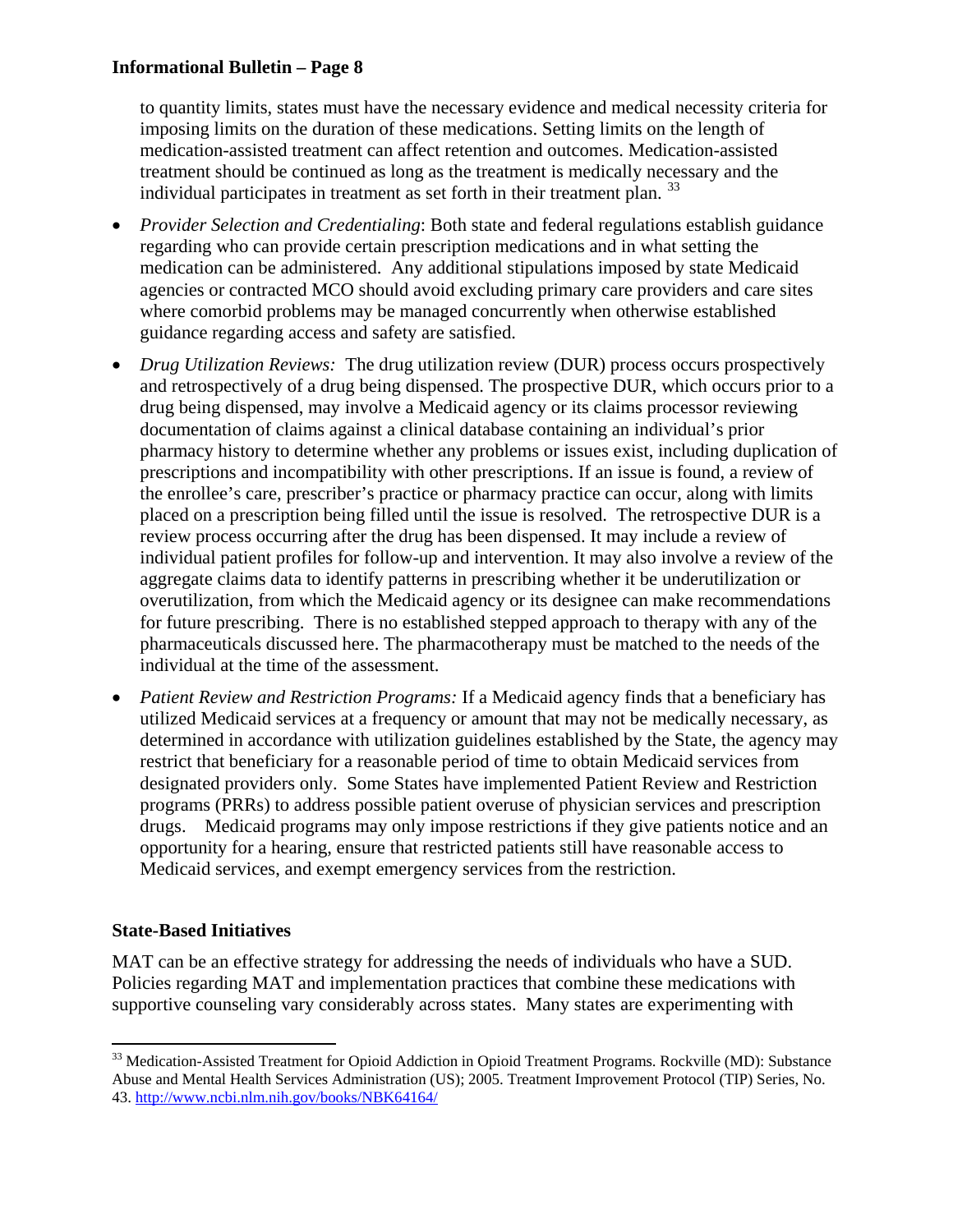different strategies to encourage the implementation and availability of MAT. States that have implemented strong evidence-based MAT programs tend to support financing and care provisions structures that provide pharmacological, medical, counseling and other supports within an integrated physical health and behavioral health system. The examples below highlight select state-based efforts to implement MAT.

#### *Vermont*

In Vermont, MAT for opioid addiction was implemented for methadone and buprenorphine in 2002. Vermont incentivized implementation of buprenorphine by funding online training for physicians to obtain the additional DEA registration (also known as the "X-number") to prescribe buprenorphine and other technical assistance to physicians. To improve the coordination of care for individuals struggling with opioid addiction issues and to facilitate MAT use, Vermont has developed a proposal for a health home model, called the *Hub and Spoke*  model.

The *Hub and Spoke* model consists of two levels of care, with the patients' needs determining the appropriate level. Individuals with complex addictions and co-occurring substance abuse and mental health conditions will receive care through a *Hub*, or specialty treatment center responsible for coordinating care across the health and substance abuse treatment systems of care. Less clinically complex patients who require MAT but not methadone will receive treatment within the *Spoke* system. A *Spoke* is an integrated care system comprised of a prescribing physician and collaborating health and addictions professionals who provide assistance with obtaining a medical home, monitor adherence to treatment, coordinate access to recovery supports, and provide counseling, contingency management, and case management services. This model is incorporated in Vermont's 1115 Waiver program and in their proposed 2703 health home program. Additional information on Vermont's MAT approach can be found [here](http://www.healthvermont.gov/adap/documents/HUBSPOKEBriefingDocV122112.pdf) and [here.](http://healthvermont.gov/adap/treatment/documents/BuprenorphinePracticeGuidelinesFINAL_01-15-2010.pdf)

## *Rhode Island*

In Rhode Island, the state received approval for their 2703 person-centered health home provision focused on opioid dependent Medicaid beneficiaries who are currently receiving or who meet criteria for MAT. Working with opioid treatment providers (OTPs) as the health home providers allows for heightened contact between medical and clinical professionals who have ongoing therapeutic relationships with patients. This will enable providers to use existing and enhanced resources to improve the health of patients and decrease inadequate/ineffective medical care. Each individual is assigned to a team, which may be specialized to their specific healthcare needs. Patients have an assigned nurse and case manager to monitor their healthcare needs; assist with referral, scheduling, and transportation to medical and other appointments; develop a health plan; provide health promotion and wellness activities; facilitate transitions between levels of care; support recovery needs; and identify and provide resources that support wellness and recovery. The Rhode Island health home model aims to provide a mechanism to support stronger, formalized relationships between OTPs and community healthcare providers. Additional information on Rhode Island's MAT approach can be found [here.](http://www.chcs.org/usr_doc/Rhode_Island_Health_Home_State_Plan_Amendment.pdf)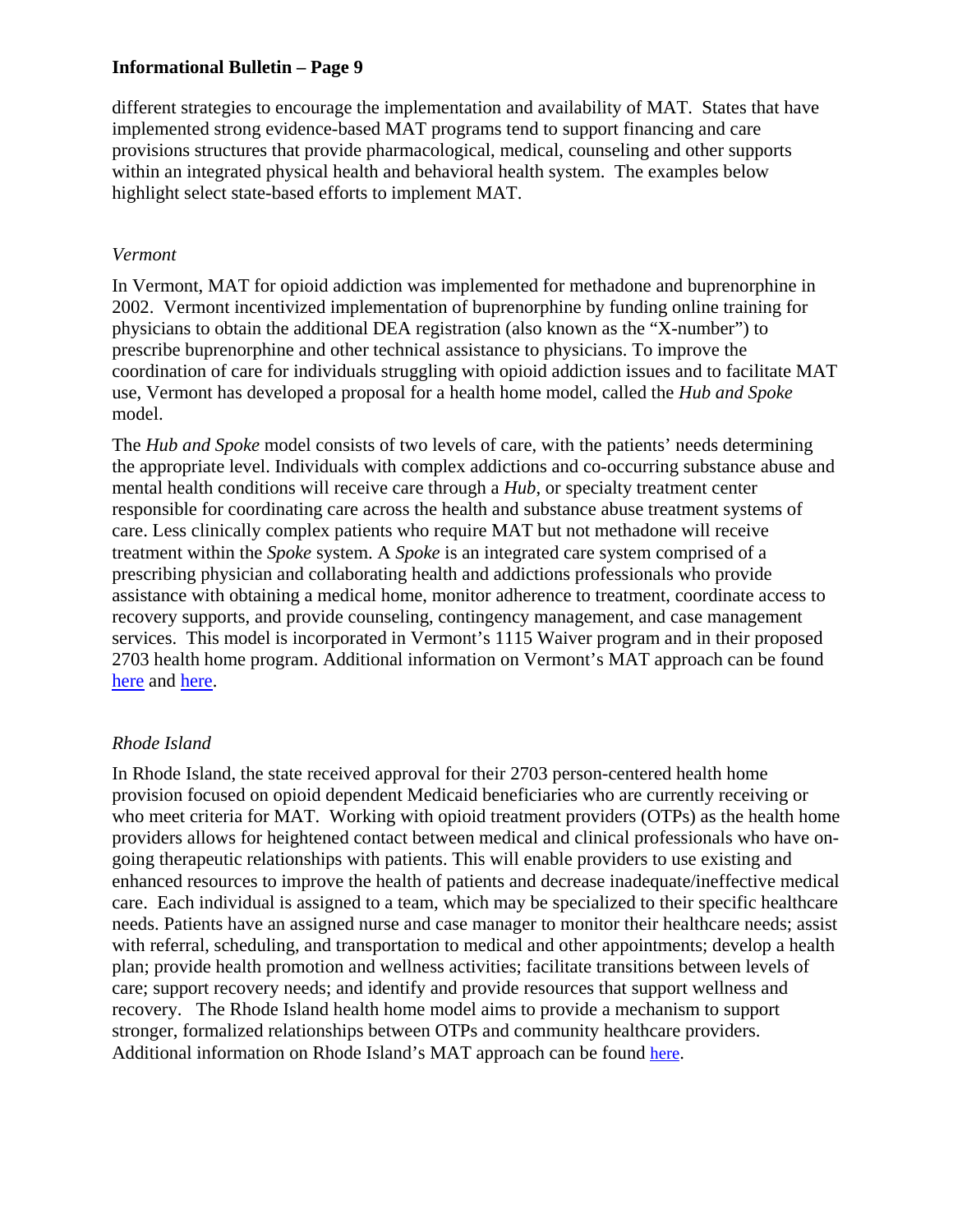#### *Texas*

Since February of 2011, qualified physicians and Chemical Dependency Treatment Facilities are able to bill the Texas Medicaid and Healthcare Partnership for MAT. Texas legislation clearly articulated that medication should be available to manage withdrawal/intoxication from all classes of abusable drugs. To this end, the state has established procedure codes and modifiers that provide guidance to MAT providers. Additional information regarding Texas' approach to covering MAT in Medicaid can be found [here](http://www.hhsc.state.tx.us/MAT-Benefits.shtml) and [here.](http://www.tmhp.com/HTMLmanuals/TMPPM/Current/Vol2_Behavioral_Health_Handbook.16.124.html)

#### *Ohio*

In July of 2012, the Ohio Medicaid program began to cover MAT as a component of its Medicaid program. Similar to Texas, Ohio's Medicaid program allows certain facilities and qualified practitioners to provide MAT. In addition, the Ohio Department of Mental Health and Addiction Services developed protocols for MAT going beyond use of methadone, with specific standards of practice for buprenorphine and buprenorphine/naloxone products. Additional information regarding Ohio's coverage of MAT can be found [here](http://mha.ohio.gov/Portals/0/assets/Planning/Medicaid/polcy-memo-on-changes-to-medication-assisted-treatment-6.28.12_2.pdf) and [here.](http://mha.ohio.gov/Portals/0/assets/Treatment/OpiatesMAT/Buprenorphine%20and%20Suboxone%20Low%20Dose%20Protocol%20for%20web.pdf)

#### **Resources**

*Opioid Treatment Program Directory*

<http://dpt2.samhsa.gov/treatment/directory.aspx>

## *Medication-Assisted Treatment For Opioid Addiction in Opioid Treatment Programs Inservice Training*

Provides a training program for substance abuse treatment counselors and other clinicians on medication-assisted treatment for opioid addiction. Covers basic principles, best practices, history, and regulation. Includes scripted modules and handouts.

[http://store.samhsa.gov/product/Medication-Assisted-Treatment-for-Opioid-Addiction-in-Opioid-](http://store.samhsa.gov/product/Medication-Assisted-Treatment-for-Opioid-Addiction-in-Opioid-Treatment-Programs/SMA09-4341)[Treatment-Programs/SMA09-4341](http://store.samhsa.gov/product/Medication-Assisted-Treatment-for-Opioid-Addiction-in-Opioid-Treatment-Programs/SMA09-4341)

## *Opioid Overdose Prevention Toolkit*

Equips communities and local governments with material to develop policies and practices to help prevent opioid-related overdoses and deaths. Addresses issues for first responders, treatment providers, and those recovering from opioid overdose.

[http://store.samhsa.gov/product/SMA13-4742?WT.mc\\_id=EB\\_20130828\\_SMA13-4742](http://store.samhsa.gov/product/SMA13-4742?WT.mc_id=EB_20130828_SMA13-4742)

## *TAP 30: Buprenorphine: A Guide for Nurses*

Gives nurses information about buprenorphine for medication-assisted treatment of addiction to opioids and guidelines for working with physicians to provide office-based screening, assessment, supervised withdrawal (detoxification), and maintenance treatment.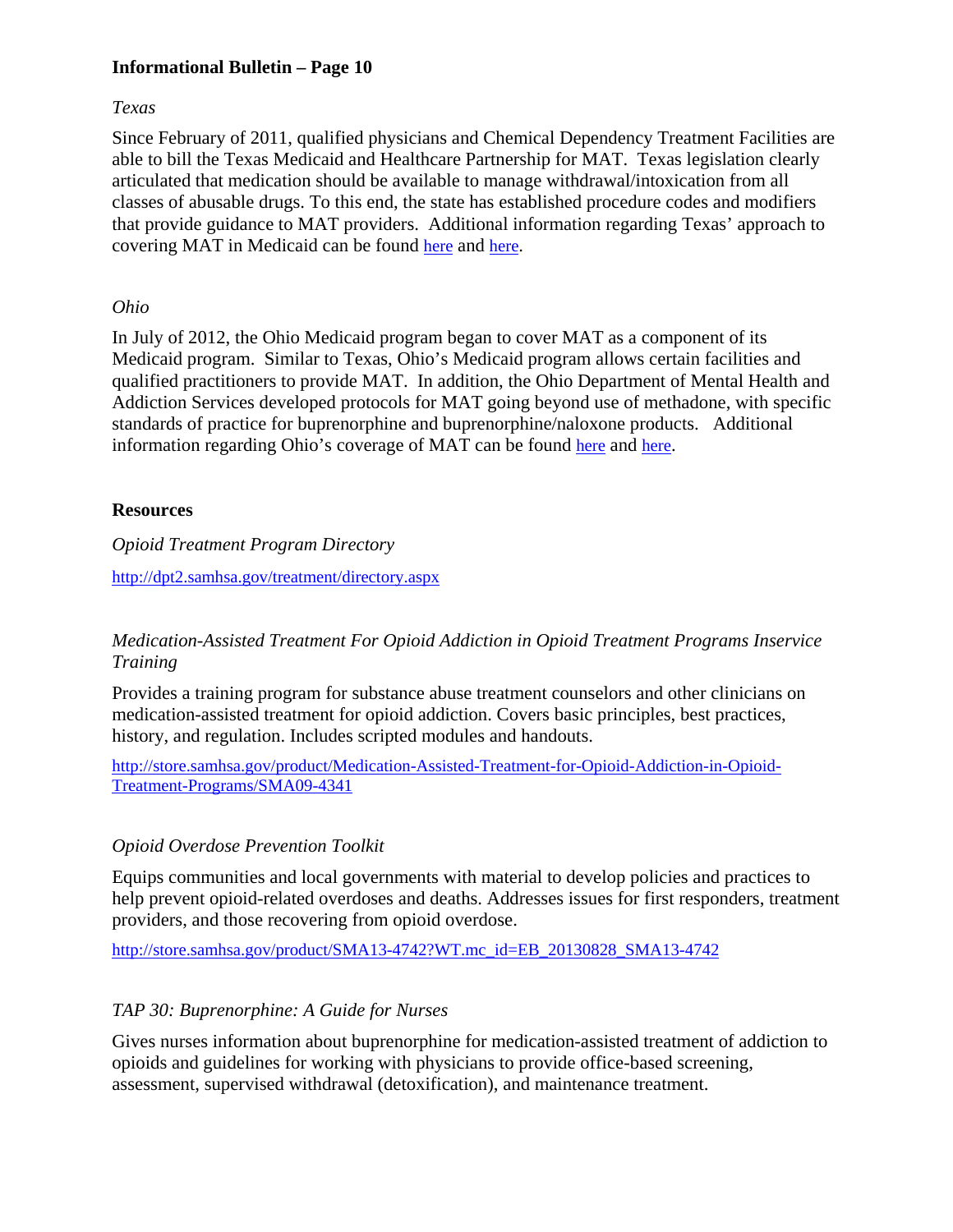<http://store.samhsa.gov/product/TAP-30-Buprenorphine-A-Guide-for-Nurses/SMA09-4376>

## *TIP 40: Clinical Guidelines for the Use of Buprenorphine in the Treatment of Opioid Addiction*

Practice guidelines help physicians make decisions about using buprenorphine to treat opioid addiction. Includes information on patient assessment; protocols for opioid withdrawal; and the treatment of pregnant women, teens, and polysubstance users.

[http://store.samhsa.gov/product/TIP-40-Clinical-Guidelines-for-the-Use-of-Buprenorphine-in-the-](http://store.samhsa.gov/product/TIP-40-Clinical-Guidelines-for-the-Use-of-Buprenorphine-in-the-Treatment-of-Opioid-Addiction/SMA07-3939)[Treatment-of-Opioid-Addiction/SMA07-3939](http://store.samhsa.gov/product/TIP-40-Clinical-Guidelines-for-the-Use-of-Buprenorphine-in-the-Treatment-of-Opioid-Addiction/SMA07-3939)

## *TIP 43: Medication-Assisted Treatment for Opioid Addiction in Opioid Treatment Programs*

Gives a detailed description of medication-assisted treatment for addiction to opioids, including comprehensive maintenance treatment, detoxification, and medically supervised withdrawal. Discusses screening, assessment, and administrative and ethical issues.

[http://store.samhsa.gov/product/TIP-43-Medication-Assisted-Treatment-for-Opioid-Addiction-in-Opioid-](http://store.samhsa.gov/product/TIP-43-Medication-Assisted-Treatment-for-Opioid-Addiction-in-Opioid-Treatment-Programs/SMA12-4214)[Treatment-Programs/SMA12-4214](http://store.samhsa.gov/product/TIP-43-Medication-Assisted-Treatment-for-Opioid-Addiction-in-Opioid-Treatment-Programs/SMA12-4214)

## *TIP 49: Incorporating Alcohol Pharmacotherapies Into Medical Practice*

Provides clinical practice guidelines for using four medications in the medication-assisted treatment of alcoholism and alcohol abuse: acamprosate, disulfiram, oral naltrexone, and extended-release injectable naltrexone. Also discusses patient management.

[http://store.samhsa.gov/product/TIP-49-Incorporating-Alcohol-Pharmacotherapies-Into-Medical-](http://store.samhsa.gov/product/TIP-49-Incorporating-Alcohol-Pharmacotherapies-Into-Medical-Practice/SMA13-4380)[Practice/SMA13-4380](http://store.samhsa.gov/product/TIP-49-Incorporating-Alcohol-Pharmacotherapies-Into-Medical-Practice/SMA13-4380)

## *General Principles for the Use of Pharmacological Agents to Treat Individuals with Co-Occurring Mental and Substance Use Disorders*

Offers general principles to assist in the planning, delivery, and evaluation of pharmacologic approaches to support the recovery of individuals with co-occurring disorders. Covers engagement, screening, assessment, treatment planning, and continuity of care.

[http://store.samhsa.gov/product/General-Principles-for-the-Use-of-Pharmacological-Agents-to-Treat-](http://store.samhsa.gov/product/General-Principles-for-the-Use-of-Pharmacological-Agents-to-Treat-Individuals-with-Co-Occurring-Mental-and-Substance-Use-Disorders/SMA12-4689?WT.ac=EB_20120607_SMA12-4689)[Individuals-with-Co-Occurring-Mental-and-Substance-Use-Disorders/SMA12-](http://store.samhsa.gov/product/General-Principles-for-the-Use-of-Pharmacological-Agents-to-Treat-Individuals-with-Co-Occurring-Mental-and-Substance-Use-Disorders/SMA12-4689?WT.ac=EB_20120607_SMA12-4689) [4689?WT.ac=EB\\_20120607\\_SMA12-4689](http://store.samhsa.gov/product/General-Principles-for-the-Use-of-Pharmacological-Agents-to-Treat-Individuals-with-Co-Occurring-Mental-and-Substance-Use-Disorders/SMA12-4689?WT.ac=EB_20120607_SMA12-4689)

## *Principles of Drug Addiction Treatment: A Research-based Guide (3rd Edition)*

Presents research-based principles of addiction treatment for a variety of drugs, including nicotine, alcohol, and illicit and prescription drugs, that can inform drug treatment programs and services.

<http://www.drugabuse.gov/publications/principles-drug-addiction-treatment>